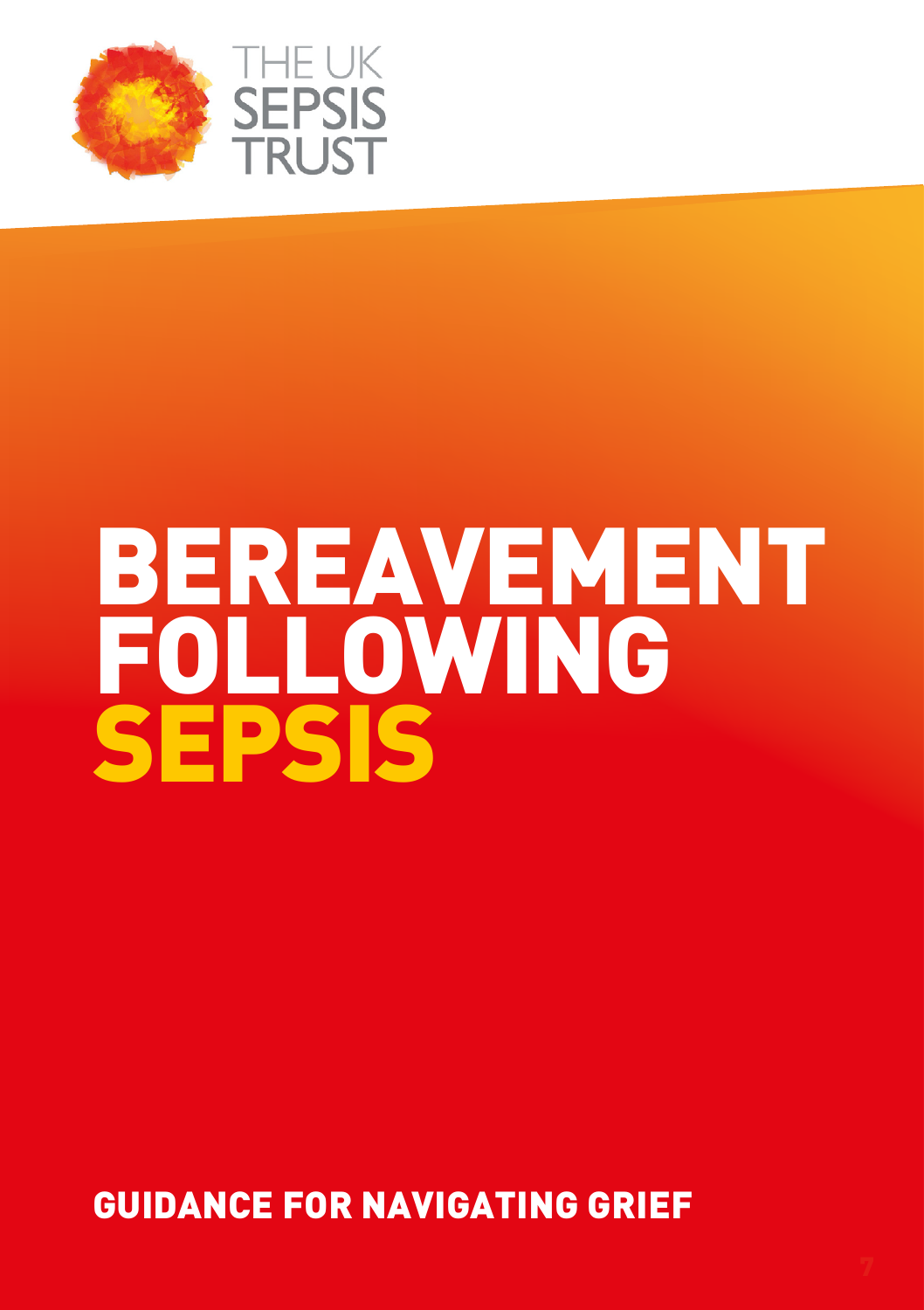# INTRODUCTION

**If you're reading this, it's likely that you've experienced someone close to you dying from sepsis. We'd first like to offer our heartfelt condolences to you and those affected. This booklet has been produced to give you guidance and help during this difficult time. The UK Sepsis Trust (UKST) is here to support you.**

It's estimated that as many as 245,000 people develop sepsis each year in the UK, with an estimated 48,000 tragically losing their lives. It can sometimes be confusing, as some people may talk about septicemia, toxic shock syndrome or blood poisoning, but these terms all equate to sepsis.

Sepsis is a life-threatening condition that arises when the body's response to an infection injures its own tissues and organs. It can lead to shock, multiple organ failure and death especially if not recognised early and treated promptly. However, even with early diagnosis and sophisticated treatment, some people will still not survive.

We describe what sepsis is in more detail towards the end of this booklet, but what's key to remember is that it's indiscriminate, in that it can affect people with underlying health problems as well as people who are otherwise healthy.

It can be traumatising to witness a loved one become suddenly unwell, a situation which is likely to leave you with more questions than answers. These feelings might have been made worse if there were visiting restrictions or impaired communication due to COVID-19. As a result, you may well not have grasped quite how unwell your loved one was, and so might not have anticipated the outcome. People describe having to deal with the trauma before beginning to grieve.

As well as a whole host of questions, people can have concerns about their loved one's care or treatment. It's vital that this is acknowledged, and steps are taken to understand what happened.

A good starting point is to have a chat with one of the Support Nurses at UKST, who have a wealth of experience with sepsis and bereavement care. Sharing thoughts and feelings is often helpful, and can also point you in the right direction.

Should it be necessary to escalate concerns, we would suggest you contact the Patient Advice and Liaison Service (PALS) at the hospital where your loved one died. They can act as an intermediary to help raise and resolve any issues you may have.

"Losing someone to sepsis is very traumatic often because of the suddenness of it. There's no time to prepare for it." Jonathon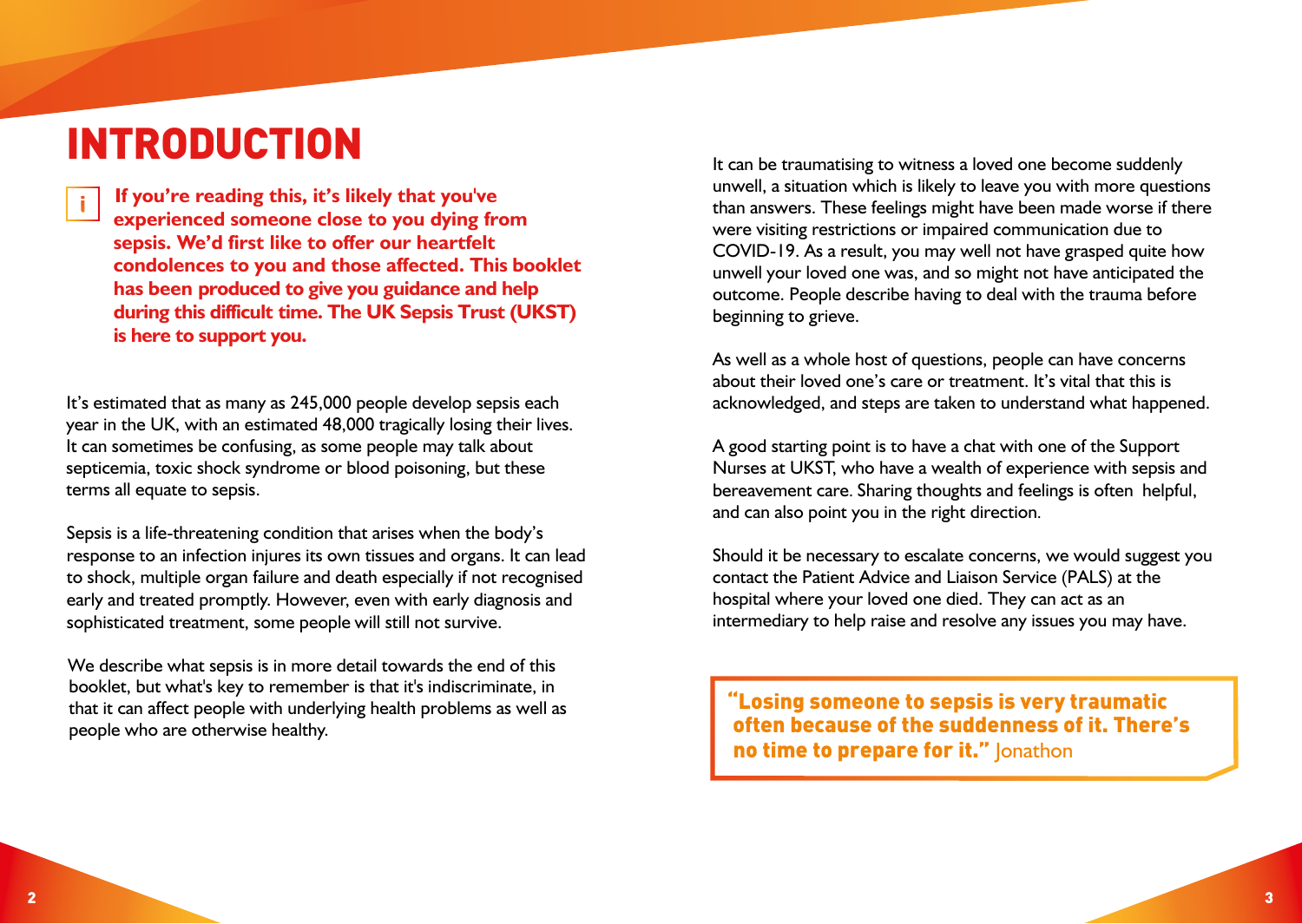# WHAT IS GRIEF?

**The trauma of an unexpected death can give rise to deep feelings such as disbelief, shock and numbness. Sometimes it may take a while before a person can begin to grieve.**

Grief is a normal human reaction – it is not a pathological condition, personality disorder or illness, but it can be a long and tumultuous journey which can make us feel unwell.

There is a common and confusing misunderstanding in society that the process of grieving is completed in a particular order. In reality, there are no neat stages – nor are there any reactions so universal that all or even most people experience.

Grief can often be incorrectly labelled as PTSD, ADHD, depression or anxiety. It's possible that grief may share some similar characteristics – it certainly has a profound effect on mind, body and soul. However, like each and every one of us, grief is unique, and looks and feels different for everyone.

"When I look back, I carried grief so heavily that it weighed me down…I was walking around with my head down the whole time." Terence

Life will never be the same again after a bereavement. Be prepared to find that some people may behave oddly towards you, and find it hard to know what to say. Over time you'll need to develop ways to cope with this, which may include preparing and rehearsing some answers to people's questions, it's like having a 'script' in your head.

There's no timeline for feeling better, but for most, the intensity will slowly lessen over time, and people will begin to feel more balanced and that they're coping better. They'll start to build a new life around their grief, including finding ways of keeping the connection with their loved one, who has died. It's healthy, natural and important to maintain a continuing bond.

"I encourage those around me not to be afraid to talk about him, which then enables everyone to be more at ease and comfortable." Teresa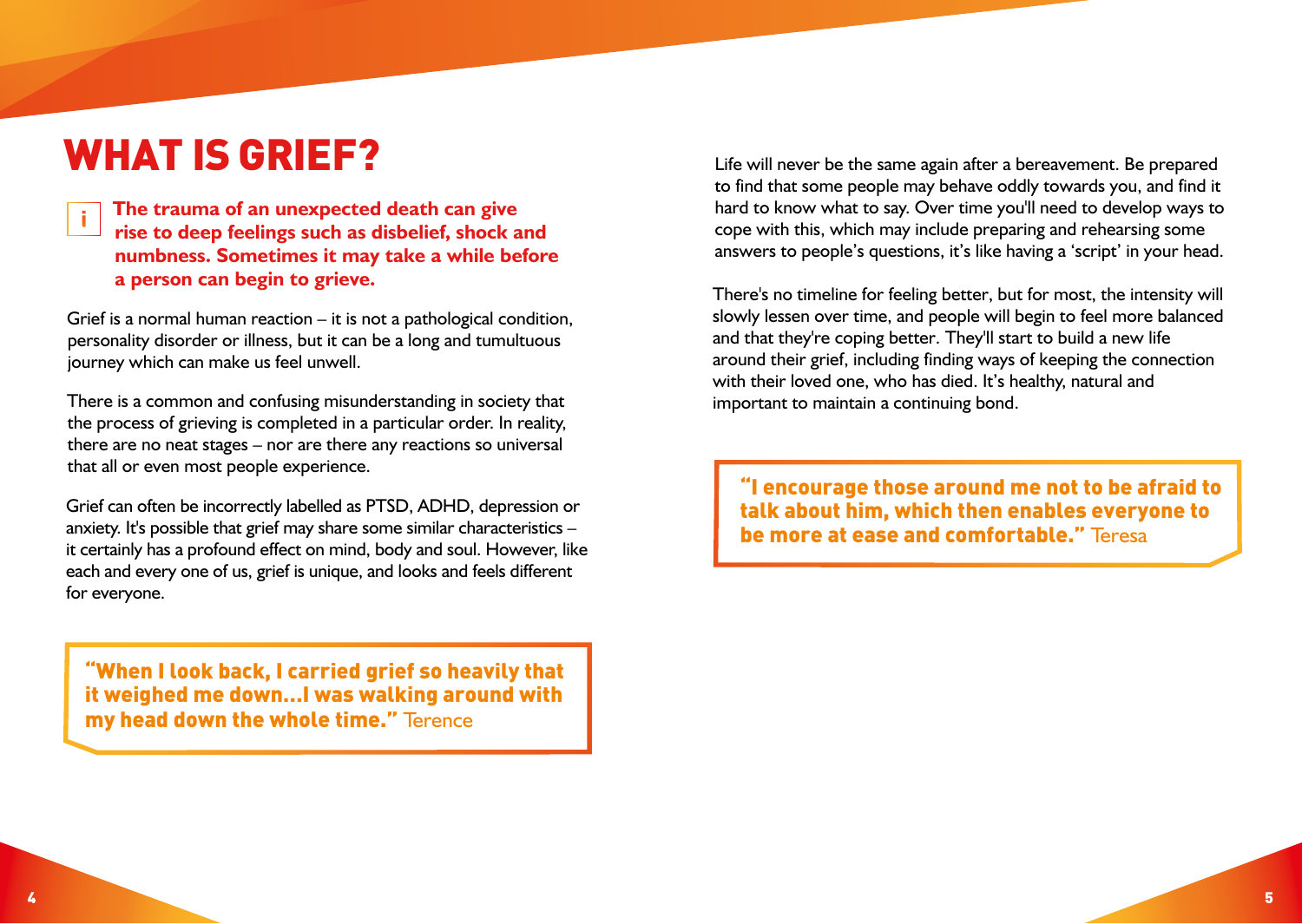### **Growing around grief**

This diagram shows what many people think happens with grief over time, compared to the reality.



People tend to believe that grief shrinks over time



What really happens is that we grow around our grief

#### **Common thoughts, feelings and actions**

- | Shock and numbness
- O Overwhelming pain and sadness
- O Searching for the person who has died. Where could they be?
- **O** Repeatedly thinking about, and replaying what has happened
- **O** Wondering what you could have, should have or would have done differently
- | Guilt about the nature or circumstances of the loss, or the relationship you shared with the person who has died
- | Loneliness, isolation and hopelessness
- O Anger towards yourself, others, the person who has died, or the universe in general
- O Agitation and insomnia, or extreme fatigue and over-sleeping

"I experienced trauma and grief. They are two different things... trauma comes first." Jonathon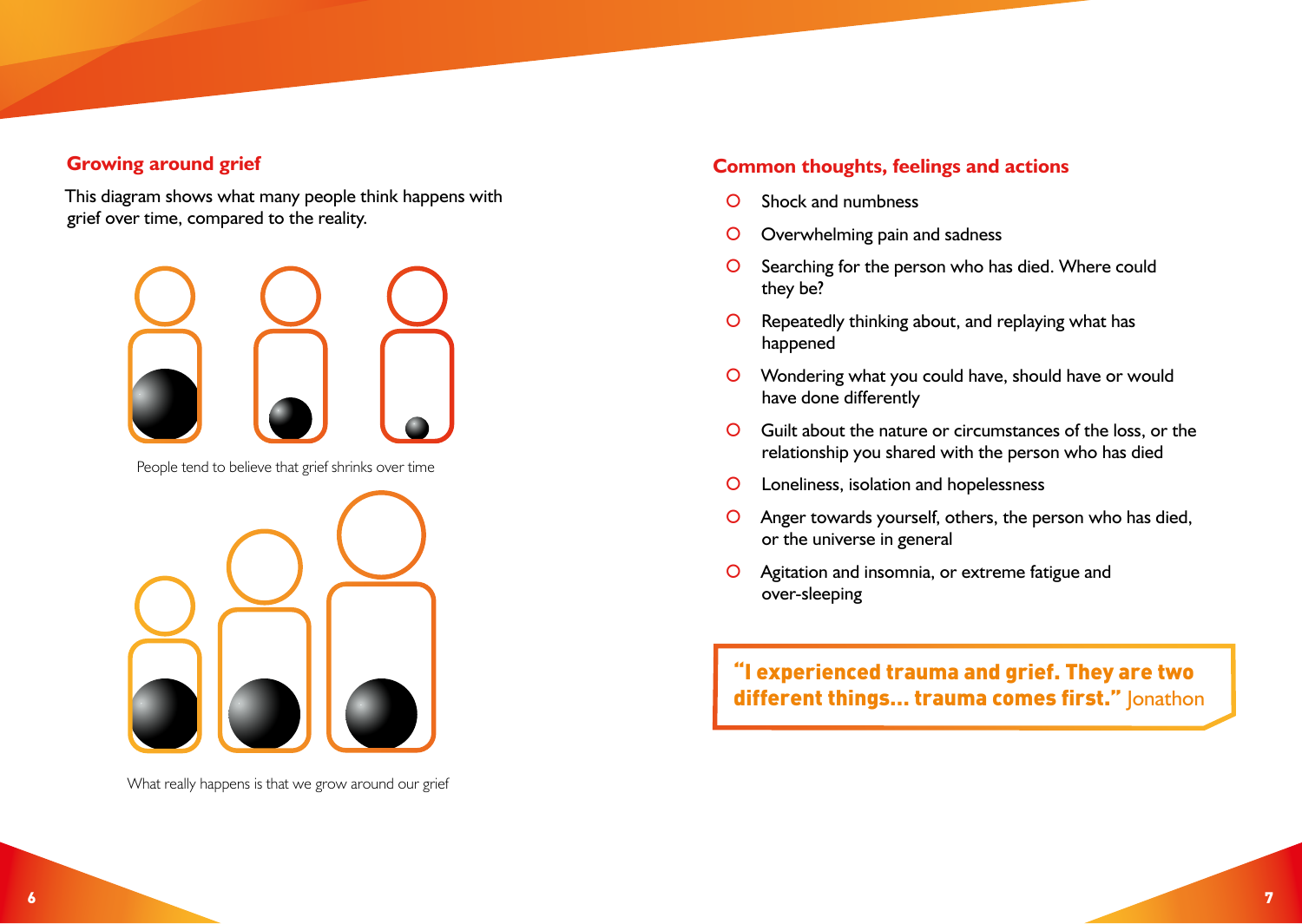### **Common unhelpful sayings and myths about grief**

- $\overline{O}$  "Time heals" time does not heal, but actions taken over time can lend themselves to healing
- $\overline{O}$  "Be strong" usually the griever will be asked to be, or feel like they have to be strong for others, thereby impeding their grief
- $\overline{O}$  "Don't feel sad" sometimes followed by sentiments like "they are not suffering now" or "you were lucky to have had them in your life". Comments like these are invalidating the very real feelings of grief people may be struggling with, and can also invoke feelings of guilt
- $\overline{O}$  "Grieve alone" sometimes by leaving people to 'have their own space' can inadvertently imply that grief should be hidden or done alone
- $\overline{O}$  "Keep busy" very often people mistakenly think keeping busy will help distract them from the death of a loved one, however this can avoid facing grief, processing and completing the feelings of loss

"I don't want or need to be fixed, I just want to be heard; I want people to know my reality. It may, however, be a different reality later – that's the essence of grief." Lyn

# SELF CARE

Treat yourself kindly and gently – try to take one day at a time. Listen to your body and allow yourself to acknowledge your feelings. Grieving uses a considerable amount of energy, so try to ensure you get enough sleep, make time to rest, and remember to eat and drink properly to fuel your body.

# **Keeping a routine**

Doing things at set times can help you get started with the day and propel you forward. Things like waking up and going to bed at the same times, having a routine around meals, and setting aside specific times for activities, even if they're simple like taking a shower or brushing your teeth. Structure around the day can help.

# **Exercise and activity**

The benefits of exercise on the mind and body are well documented – you could start to build this into your daily routine by setting time for a short walk every day. Walking can be a good way to ground yourself and bring yourself into the moment.

"We planted a rose and peony bush that had the same name as him, Ben. It somehow makes me feel closer to him." Teresa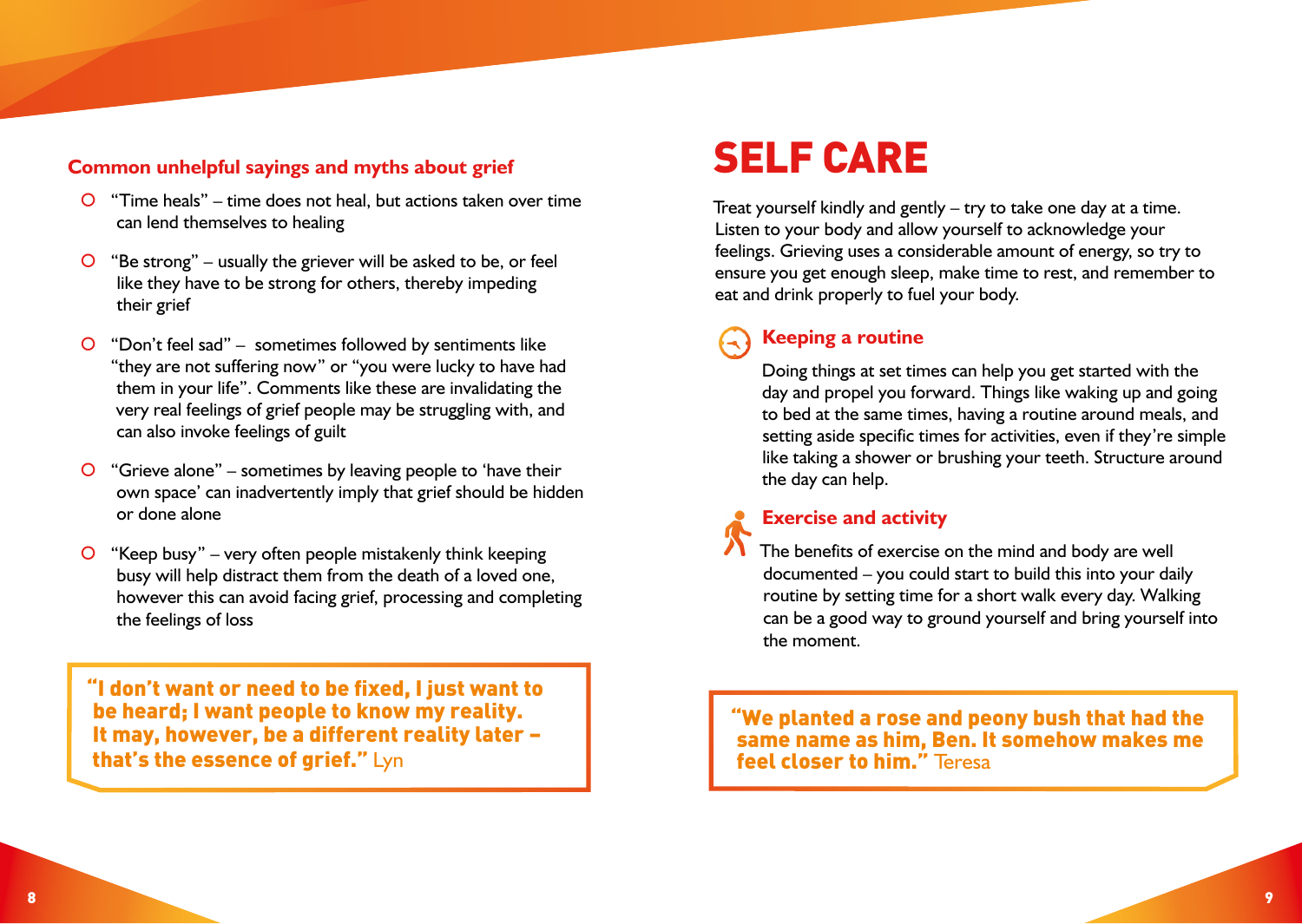### **Talking about what happened**

Finding someone you feel safe and comfortable with to talk about how you're feeling can be really helpful. This could be a friend or family member. It can also be valuable to speak with someone who doesn't know you. Counselling can also be beneficial, as can writing down your thoughts and feelings in the form of journaling.

Consciously allow yourself to keep the person who has died present in your life by doing things like talking about them openly, displaying photos and other memories and taking part in commemoration activities and other healthy rituals. For many people, keeping the memory of their loved one alive is an important part of their 'new normal.' There are many ways of doing this – you might enjoy working on some of the ideas on the following page with family or friends, but other projects will be just for yourself.

"I've found journaling to be extremely helpful. It's amazing how many thoughts and feelings come tumbling out when I give them free reign – sometimes these are really ugly, and sometimes they're just heart-breaking. I've found the process extremely cathartic and looking back on previous entries gives me evidence of the progress I've made." Lyn

### **Things to try could include:**

- | Creating something art, craft, poetry, music
- Collecting photographs or video clips, perhaps making something out of them
- Gathering keepsakes for a memory box
- Planting a shrub, or creating an area in the garden
- | Creating an online memorial
- Fundraising in their memory by taking on a challenge such as a long-distance walk or cycle ride
- | Volunteering for a cause that meant a lot to them, or doing other helpful activities

## **These activities not only honour the memory of the person who has died, but can also give you a positive focus for your energies and thoughts.**

# 橅

#### **Anniversaries and special times**

Birthdays and anniversaries can give rise to particular feelings of sadness. Good and bad memories can come to the surface with renewed vigour. In time you'll learn what you need to do on special days and you'll be able to prepare for them. Some people like solitude and reflection, while others want to celebrate – find what feels right for you.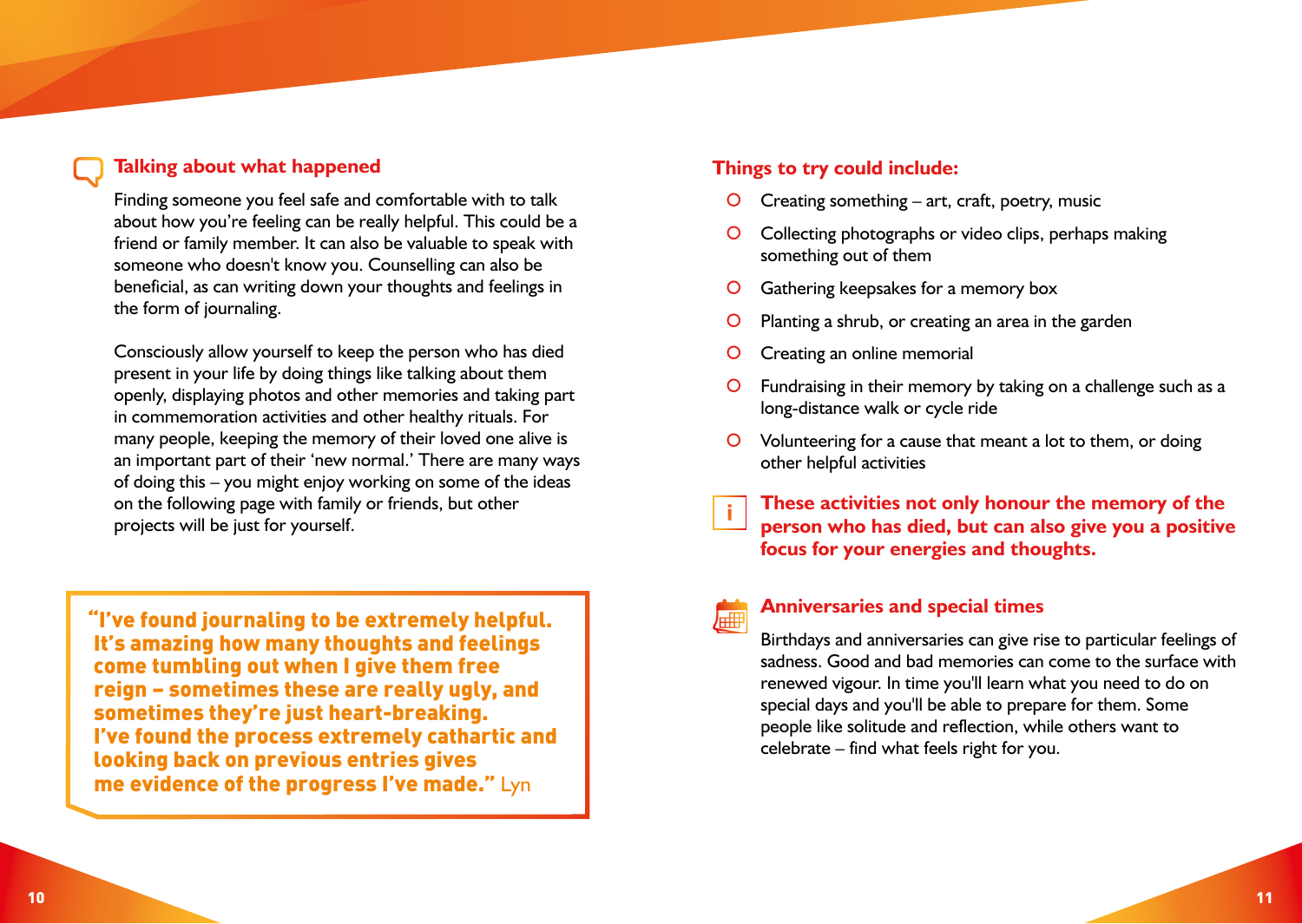# **Healing**

The Support Nurses at UKST understand only too well how quickly sepsis can kill and how devastating such a tragic loss can be. We're here to help you understand what happened to your loved one and to try and answer your questions. You can talk to us by calling our Helpline or contacting us by email. A series of one-to-one chats can make all the difference when trying to process the death of a loved one. We can guide you and signpost you in the right direction.

We also facilitate bereavement peer support groups. These groups are relaxed and informal meetings – working on a model of peer support. This involves people drawing on shared personal experience to provide knowledge, social interaction, emotional assistance and practical help to each other, often in a way that is mutually beneficial. They are a powerful support to many of our service users, and can become an important routine in the journey of self-help.

"Accessing the helpline for one-to-one chats when I'm 'having a moment' has been a lifeline for me. It's a privilege to have someone to vent to, ask questions of and generally unburden to." Lyn

"Social media can lead to playing out your grief with the wrong audience, rather than seeking help from more suitable support." Teresa

# 898 Social Media

People find that taking a break from social media can be helpful following the death of a loved one. It's important to recognise that you might be more vulnerable, and we encourage you to care for yourself by choosing which audiences to share your feelings with carefully, as it might feel uncomfortable to be public about your grief at this time.

Memories of, and previous communications with your loved one, may flash up on social media, reminding you of happier times when your loved one was alive, which can bring mixed feelings. Whilst it may be lovely to see and reflect on these memories and 'hear' their voice through previous posts, comments and photos, suddenly seeing them without warning can often be difficult. You may accidentally expose yourself to potentially triggering content – even well-meaning comments can be upsetting.

Given time, social media platforms can potentially be a useful outlet where we can pay tribute. We can also use it to highlight charities or subjects that we're interested in, but only if we feel comfortable with this. Like with all aspects of grief, it is the person's own choice as to how they choose to handle it.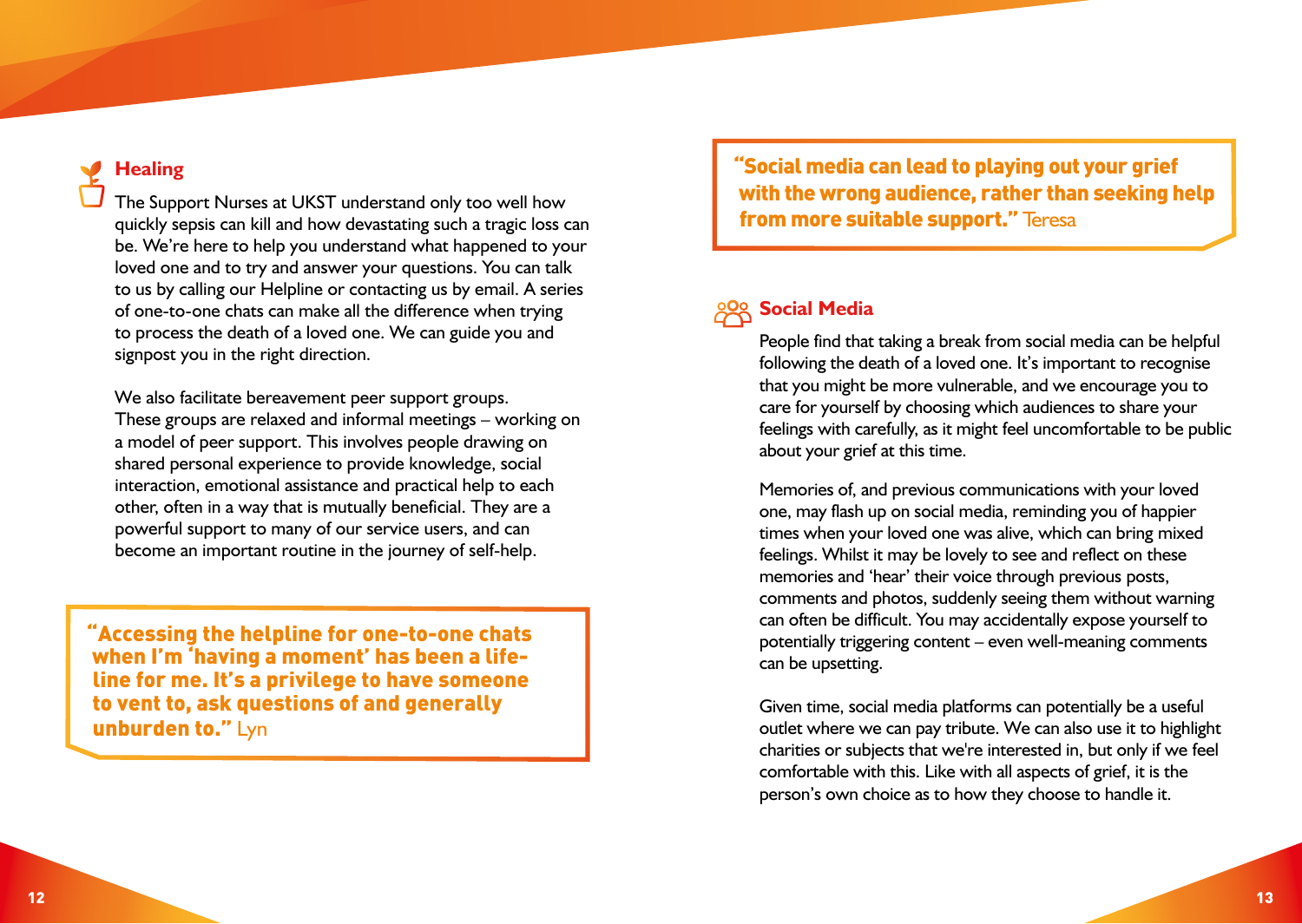# GRIEF DOs & DON'Ts

# DO

- | Talk about the person who has died
- | Look after and be kind to yourself
- O Give yourself permission to grieve
- O Seek help and support if you need it
- O Try to stay in the moment by focusing on one hour at a time, eventually moving up to a day at a time when you feel ready
- | Go at your own pace, trust your instincts, and do what feels right for you
- O Accept that there is no timeframe for grieving. It is individual and there is no 'right way'
- O Accept your feelings, even if they're unpleasant – they're a way to express and process grief and won't last forever

# GRIEF DOs & DON'Ts

# DON'T

- O Isolate yourself
- | Bottle up emotions
- O Feel weak if you need some help
- O Feel guilty if you're struggling
- | Overuse any unhealthy short-term coping methods to numb pain, such as overeating, drugs or excessive alcohol

"In the early days, maybe ask someone to do the shopping and help with any other chores, as you'll be in shock and may not be able to think of the basics." Teresa

"It's so important to look after and be kind to ourselves when we're grieving." Jonathon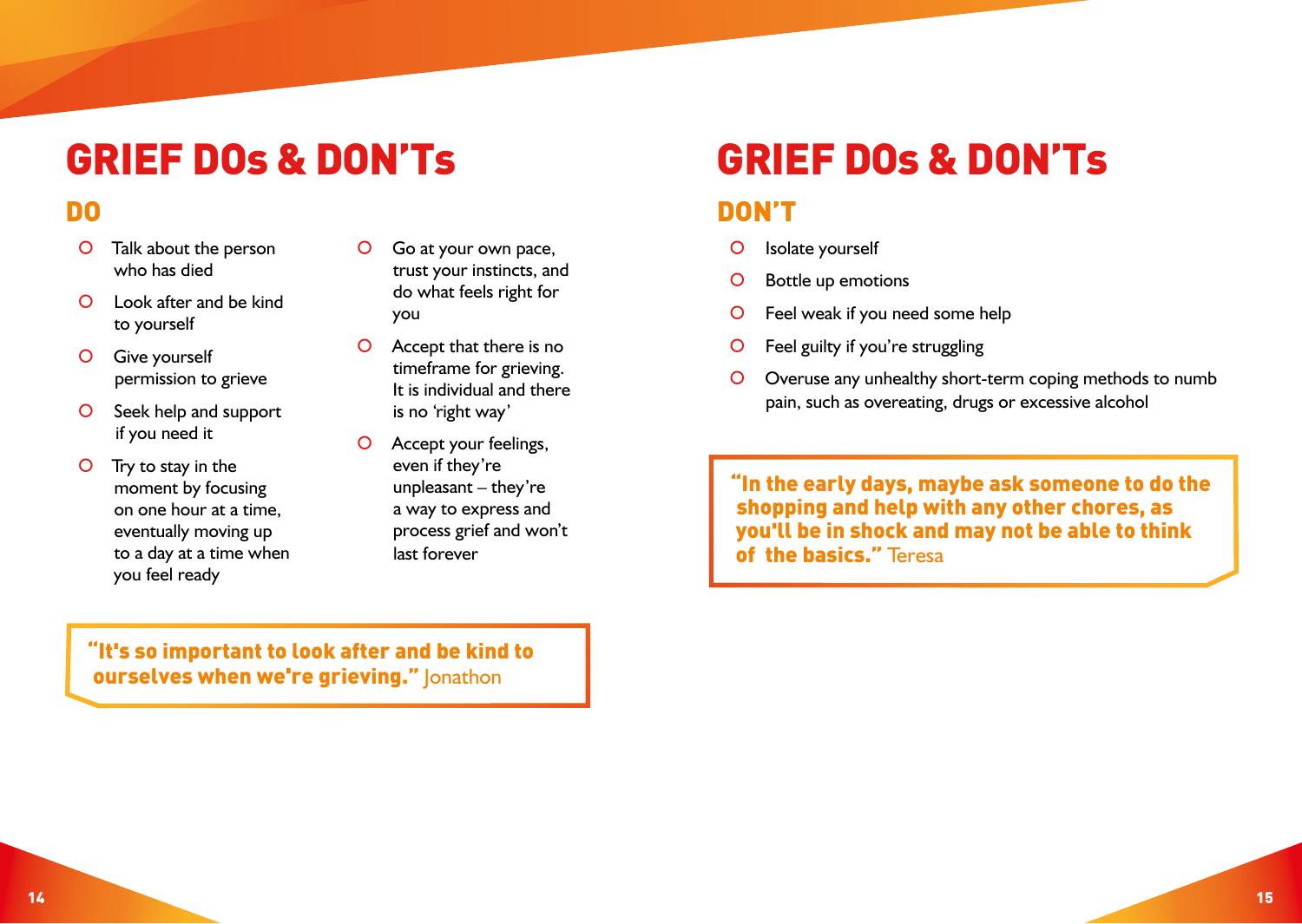# BACKGROUND INFORMATION ON SEPSIS

As humans we come into contact with many pathogens, or 'bugs', during our lifetime, some of which cause infections. Our body's natural defence systems and immunity fight these infections, frequently without any need to visit the GP or hospital.

Sepsis can occur when the body's immune system – which normally helps us fight infection – overreacts, causing damage to tissues and organs. The reasons why some people develop sepsis as a consequence of an infection and others do not, aren't entirely understood – medical research institutions are working to understand this better. It's important to note that it's not possible to catch sepsis or pass it on to others.

Not every infection will cause someone to develop sepsis, however almost any infection can develop into sepsis. Sepsis most commonly develops from a bacterial infection, but it can also develop from both fungal and viral infections, including as a consequence of COVID-19.

Common infections precipitating sepsis include:

- O Chest infections (pneumonia)
- **O** Urinary tract infections
- | Abdominal infections (appendicitis, gall bladder infection)
- | Skin, soft tissue infections (cellulitis, wound infections, bites)

**Sepsis is indiscriminate: whilst it primarily affects**   $\blacksquare$ **very young children and older adults and is more common in people with underlying health conditions, it can be triggered in people who are otherwise fit and healthy.** 

Several factors are likely to play a part in determining whether or not sepsis develops in response to a specific infection:

- | Type of 'bug' causing the infection
- | Number of 'bugs' present and where in the body they are
- The person's individual factors, such as underlying health conditions and their genetics

We know some groups of people are at a higher risk of developing sepsis. These include:

- O Children under I year of age
- O Adults over 75 years of age or people who are very frail
- O People who have impaired immune systems because of illness or medication
- O Women who are pregnant

Sepsis can be difficult to diagnose. It can be challenging to spot for the individual, for the loved one and for health professionals, particularly in the earlier stages. There is no single sign and no single diagnostic test. Symptoms can also present differently in adults and children.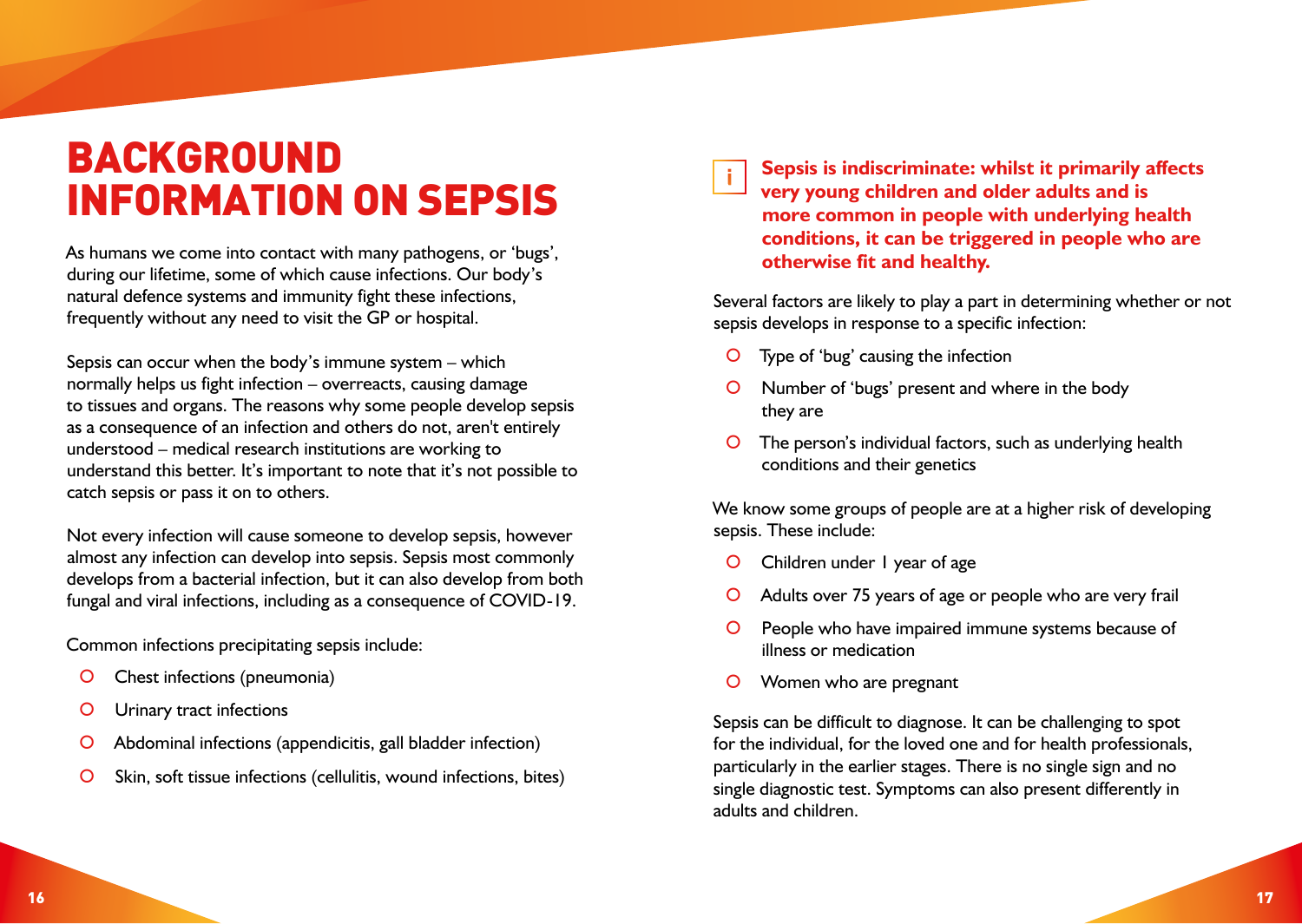# SUPPORT

## **The UK Sepsis Trust**

We seek to save lives and improve outcomes for survivors of sepsis by educating healthcare professionals, raising public awareness, providing support for those affected and instigating political change.

To speak with a Support Nurse or learn more about our services, see our contact details below. **0808 800 0029 support@sepsistrust.org [sepsistrust.org](www.sepsistrust.org)**

**The Good Grief Trust**

Run by the bereaved, for the bereaved, the Good Grief Trust exists to help all those affected by grief in the UK. They aim to acknowledge grief and provide reassurance and ongoing support.

**[thegoodgrieftrust.org](www.thegoodgrieftrust.org)**

#### **Cruse Bereavement Care**

Experienced volunteers provide free and confidential advice, information and support for anyone who has been bereaved, by telephone, email or face-to-face. They also offer support to young people on their website. **[hopeagain.org.uk](www.hopeagain.org.uk)**

**[cruse.org.uk](www.cruse.org.uk) 0808 808 1677**

## **Child Death Helpline**

This helpline offers support to anyone affected by the death of a child of any age, under any circumstances, however recent or long ago. **0808 80 06019 [childdeathhelpline.org.uk](www.childdeathhelpline.org.uk)**

"The UK Sepsis Trust has been a lifeline to me…. because the online groups are small, and we're all getting to know each other. We all understand the pain that each one of us is going through. Teresa

### **At A Loss**

Help to ensure that every bereaved person in the UK can find appropriate bereavement support when they need it. **[ataloss.org/](www.ataloss.org/)**

### **The Compassionate Friends**

The Compassionate Friends (TCF) is a charitable organisation of bereaved parents, siblings and grandparents dedicated to the support and care of other similarly bereaved family members, who have suffered the death of a child or children of any age and from any cause. **0345 123 2304 [tcf.org.uk/](www.tcf.org.uk/)**

## **PALS**

The Patient Advice and Liaison Service (PALS) offers confidential advice, support and information on health-related matters. **[nhs.uk/nhs-services/hospitals/what-is-pals-patient-advice-and](www.nhs.uk/nhs-services/hospitals/what-is-pals-patient-advice-andliaison-)liaison-service/**

### **Coroners Court Support**

Emotional support and practical help to bereaved families, witnesses and others attending an Inquest at a Coroner's Court. **0300 111 2141 [coronerscourtssupportservice.org.uk/](www.coronerscourtssupportservice.org.uk/)**